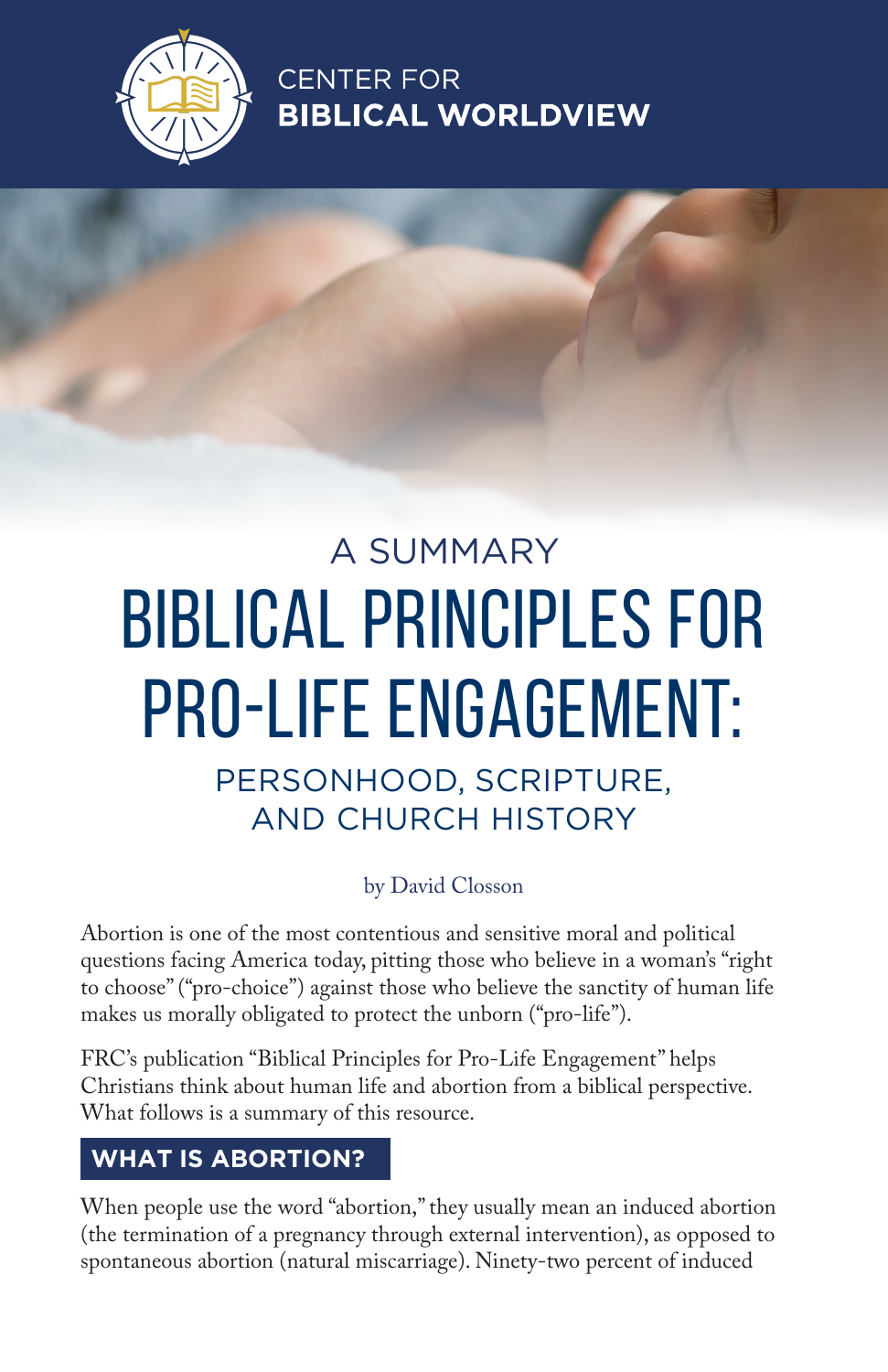abortions are elective, meaning the motivation for getting the abortion is unrelated to the life of the mother or the health of the baby. In other words, the most common type of abortion is where healthy women terminate pregnancies that would have otherwise led to the birth of healthy children.

# **WHAT IS PERSONHOOD?**

Science increasingly acknowledges the biological humanity of the unborn. In 2018, a comprehensive study of 5,502 biologists found that 95 percent affirm that human life begins at fertilization. The the conversation surrounding the morality of abortion boils down to this: does a developing baby qualify as a person, and therefore warrant legal protection?



The pro-life community would say yes, arguing there is no better criteria for personhood than biological humanity. In fact, biology and genetics is the only objective basis for determining personhood. The pro-choice position would deny that being biologically human is the same as having personhood. However, they have not yet reached a consensus on what criteria should determine personhood.

# **THE CHRISTIAN VIEW OF PERSONHOOD**

Christians have additional resources that inform our understanding of personhood. Specifically, we have the Bible, God's authoritative Word. The question is, does the Bible prove the personhood of the unborn?

# **WHAT THE BIBLE SAYS ABOUT LIFE IN THE WOMB**

In Psalm 139:13-16, King David describes God's dealings with him when he was still in his mother's womb using fully personal language. He describes himself as a person possessing value, whom God was forming and knitting together, and emphasizes his personal identity by the repeated use of "I" and "my." This language assumes personal identity in the womb and affirms continuity from the earliest stages of development through adulthood. Essentially, David viewed himself as the person "David" from his unborn state to his current state as an adult.

In Luke 1, the angel Gabriel tells the virgin Mary she will bear a son through the power of the Holy Spirit. Upon hearing this news, Mary visits her relative Elizabeth, who was herself six months pregnant. Three details of their meeting in verses 39-45 underscore the profoundly pro-life perspective of this passage.

First, John the Baptist "leaped" upon hearing Mary's voice, evidencing personal human activity in utero. This action was consistent with John's mission in life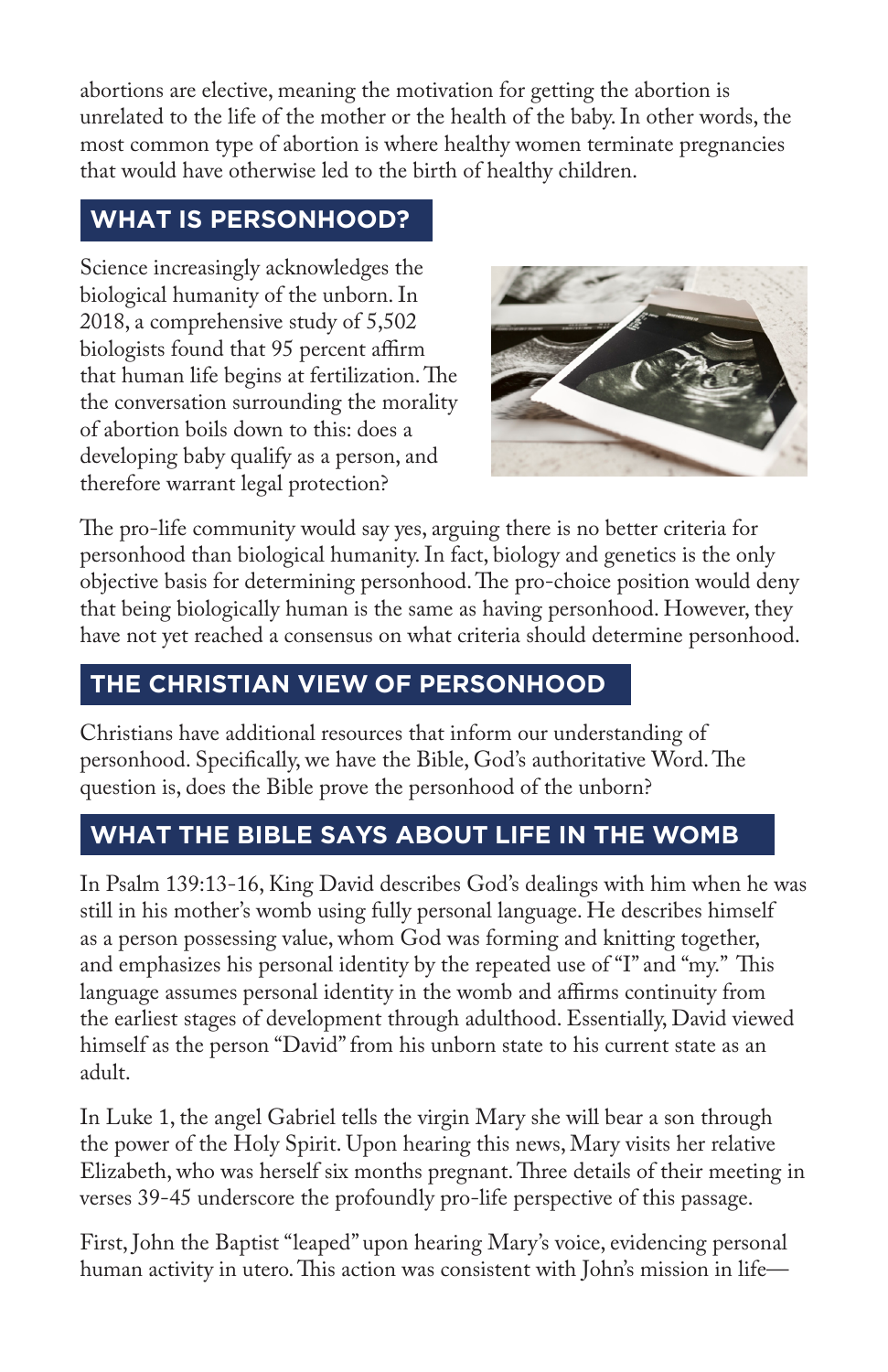to be the forerunner and proclaimer of the Christ (see Luke 1:17; John 1:6-8, 19-23, 3:28). Although John was still in the womb, his ministry of heralding the arrival of the Messiah had already begun!

Second, Elizabeth refers to Mary as a mother at a time when most women do not even know they are pregnant. Scholars estimate that Mary had been pregnant for less than a month when she visited Elizabeth. Elizabeth's statement implies that prenatal Jesus is not an impersonal, non-moral entity; rather, He is honored as both a person and the Lord by Elizabeth and her unborn baby.

Third, Elizabeth's choice of words about her unborn child is significant (v. 44). Here, the Greek word used for baby (βρέφος) is the same word used for children after they are born (e.g., Luke 2:16). This indicates that babies, whether born or unborn, share the same status as humans after birth.

Lastly, both Elizabeth (v. 41) and the unborn John (v. 15) are filled with the Holy Spirit. By bringing attention to this detail, Luke wants his readers to understand that Elizabeth and John's reactions to the unborn Jesus are appropriate. If, as this passage suggests, Jesus was rightly regarded by them as "Lord" when he was still in the womb, then his incarnate personhood was secured at conception rather than at birth!

Other passages of Scripture affirming the personhood of the unborn are discussed in the full-length publication "Biblical Principles for Pro-Life Engagement."

## **THE CHURCH: PRO-LIFE FROM THE BEGINNING**

For 2,000 years, Christians have interpreted the Bible consistently on the value of unborn human life. Nearly every prominent leader and authority in the history of Christianity—whether theologians, pastors, or church councils—have publicly opposed abortion.

### *Early Church*

Abortion was a widely accepted practice in Roman society during the first three centuries. The average Roman had such a low view of fetal and infant life that infanticide, child abandonment, and abortion remained common in the Roman Empire until these practices were outlawed, at the urging of Christians, in 374.

Despite the morally dark backdrop of the first three centuries, Christians consistently opposed abortion and valued unborn life, rooted in Jesus' teachings on the priority of love (Mark 12:31) and His high view of